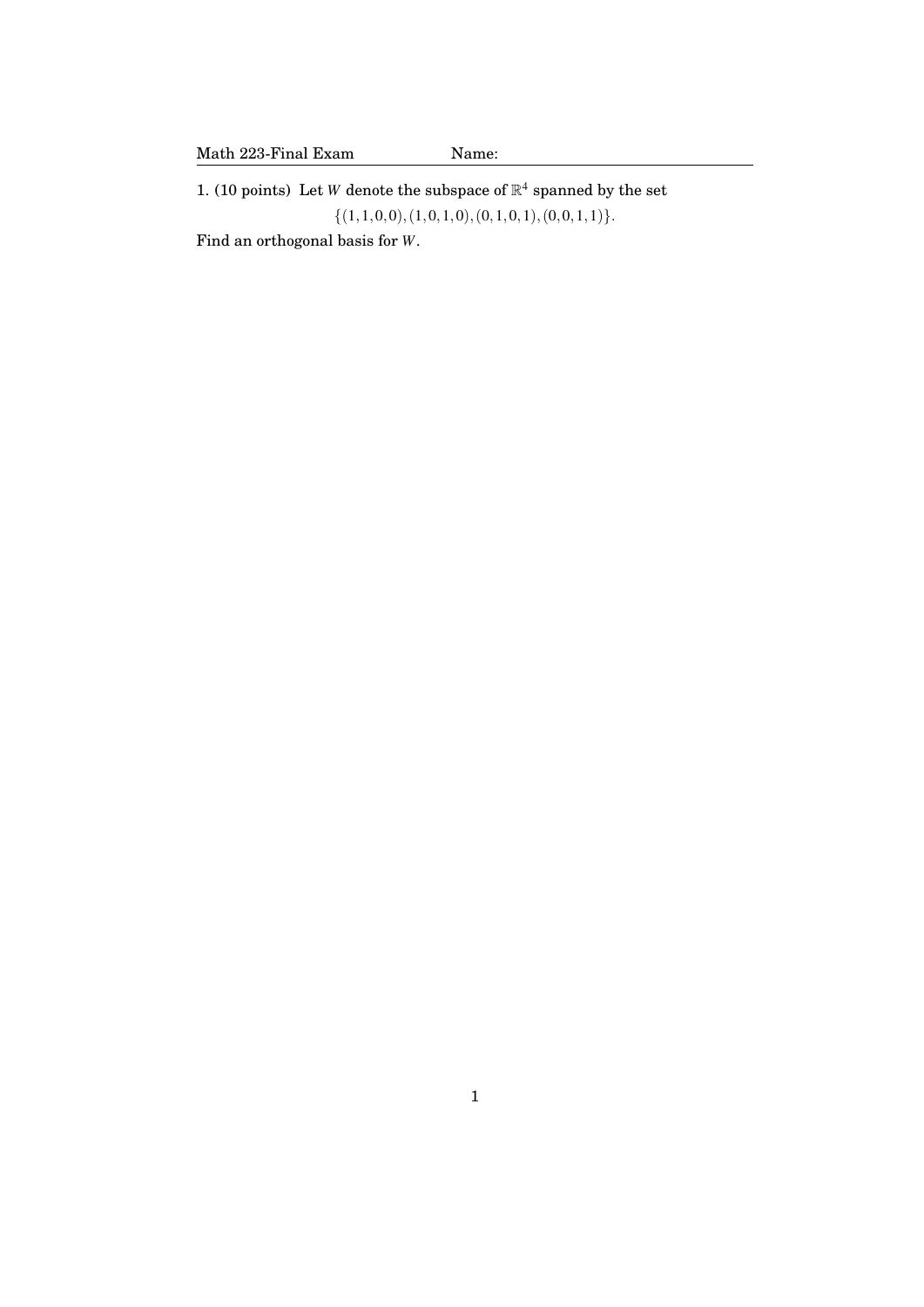Math 223-Final Exam Name:

2. (10 points) Let *X* be a subspace of  $\mathbb{R}^n$ . Show that there exists a linear transformation  $T : \mathbb{R}^n \to \mathbb{R}^n$  such that the range of *T* is exactly *X*.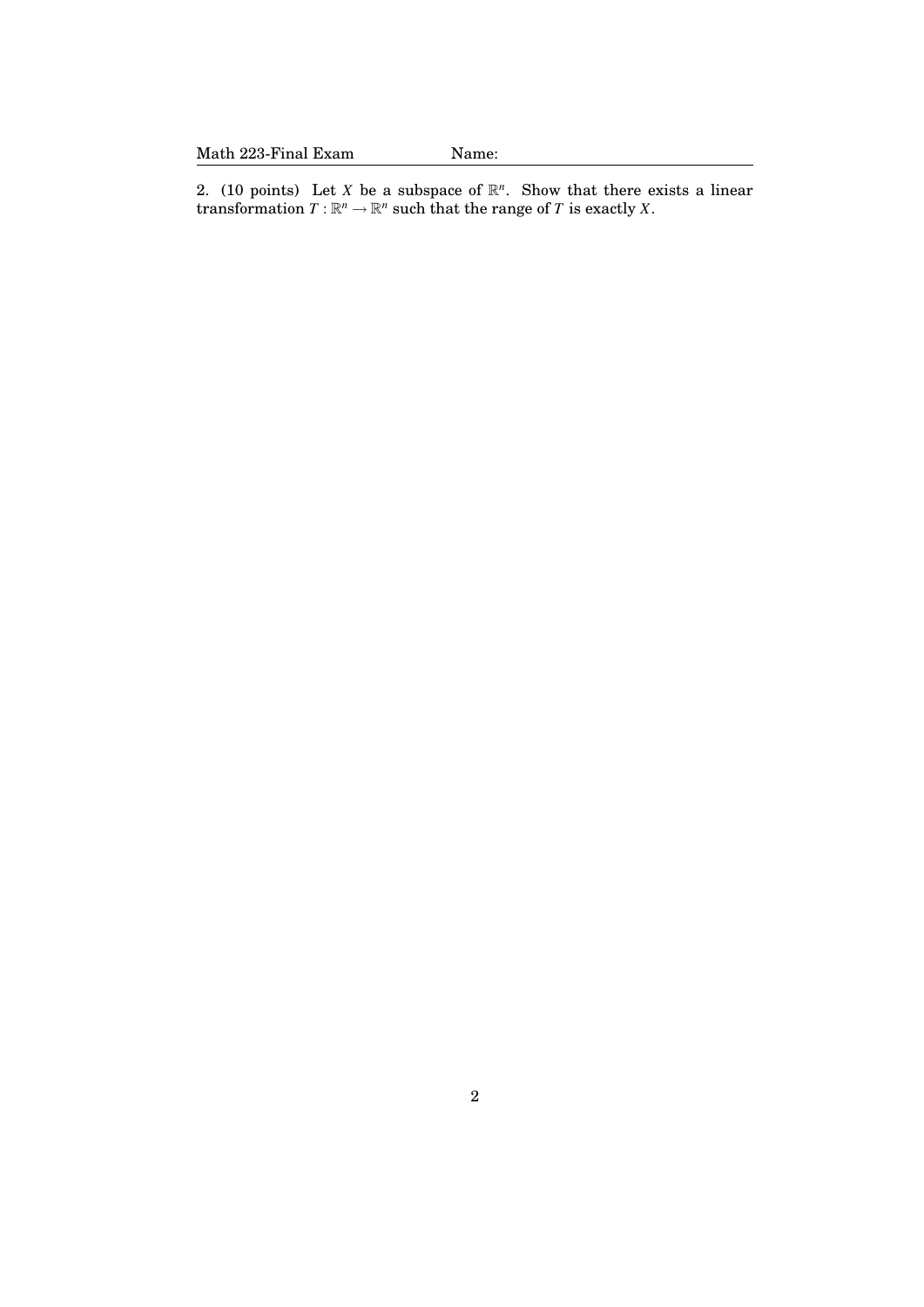3. (15 points) Let *T* be the matrix

$$
T = \begin{pmatrix} 2 & 0 & 0 \\ 2 & 6 & 0 \\ 3 & 2 & 1 \end{pmatrix}.
$$

(a) Find all real eigenvalues for *T*.

(b) Say whether *T* is diagonalizable or not.

(c) If *T* is diagonalizable, find an invertible matrix *P* such that  $P^{-1}TP$  is diagonal.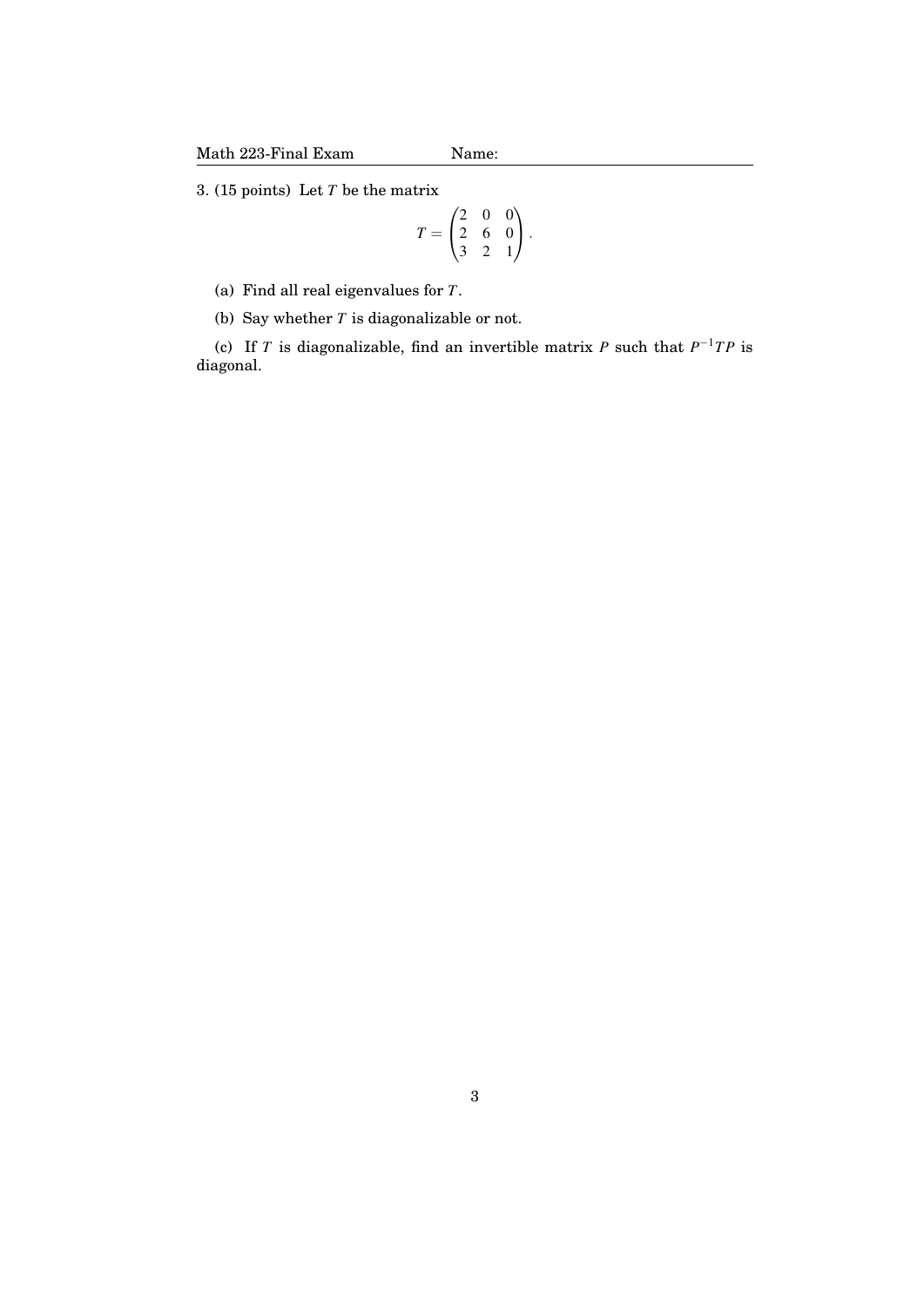4. (10 points) Is the matrix

$$
T = \begin{pmatrix} 2 & 0 & 0 \\ 2 & 6 & 0 \\ 3 & 2 & 1 \end{pmatrix}
$$

from the previous problem invertible? If so compute its inverse.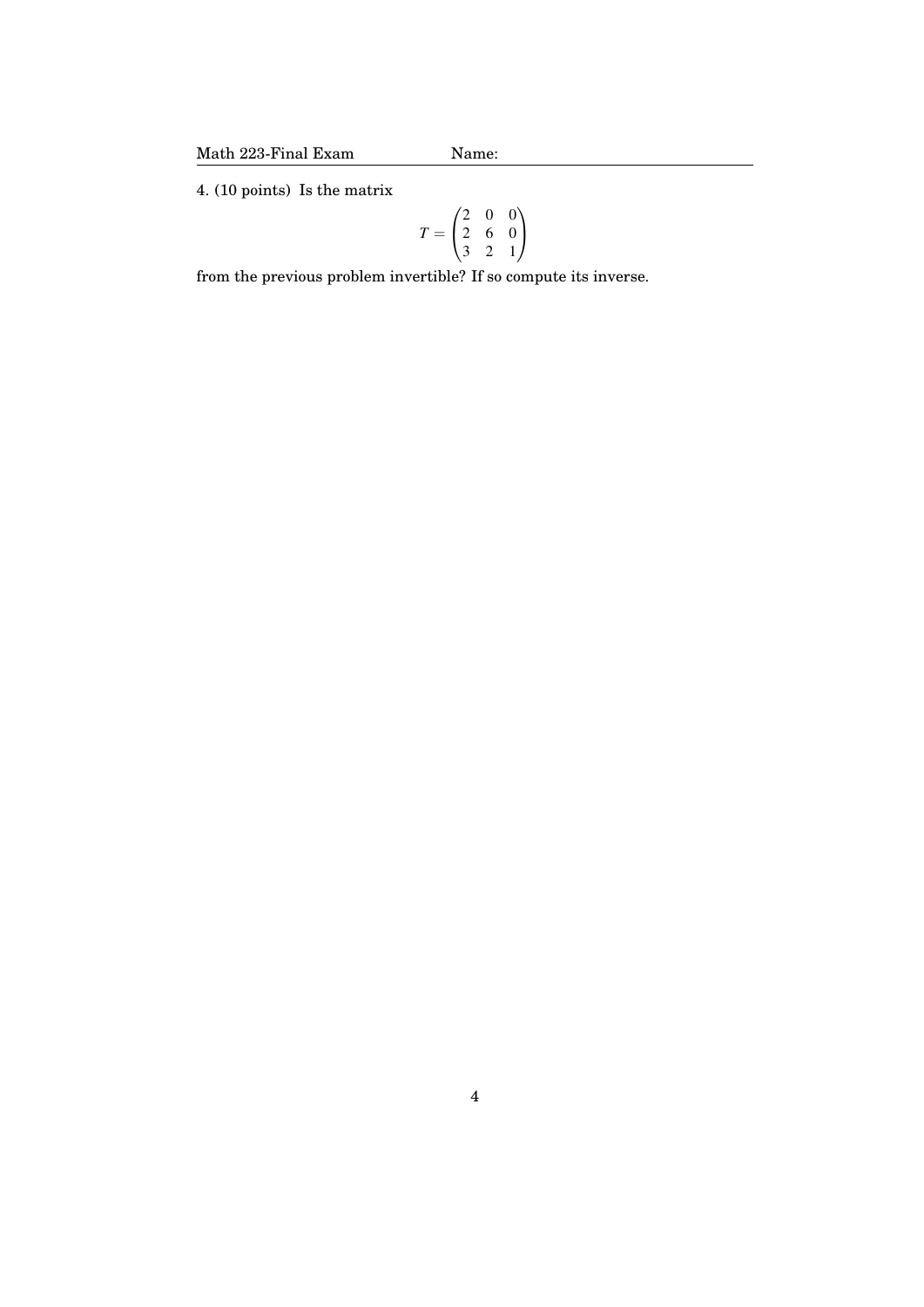5. (10 points) Let  $T : \mathbb{R}^4 \to \mathbb{R}^3$  be the linear transformation with matrix

$$
\begin{pmatrix} 1 & 2 & 3 & 4 \ 5 & 6 & 7 & 8 \ 11 & 14 & 17 & 20 \end{pmatrix}.
$$

Find a basis for the null-space of *T*. Then find a basis for the range of *T*.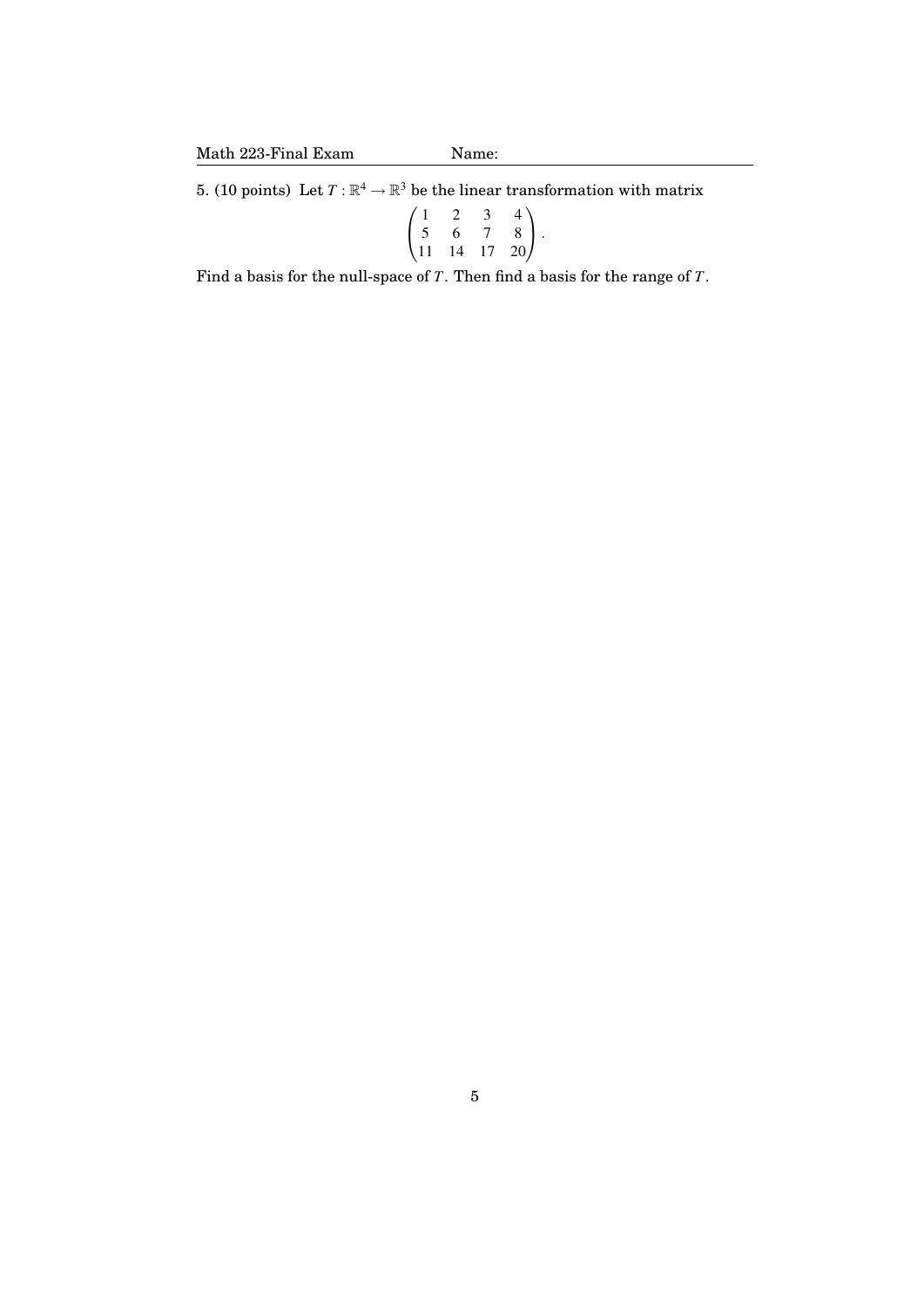6. (10 points) Determine whether  $S = \{(1,1,1,1), (1,2,3,2), (2,5,6,4), (2,6,8,5)\}\$ is a linearly independent subset of R 4 . If not, write one of the elements of *S* as a linear combination of the others.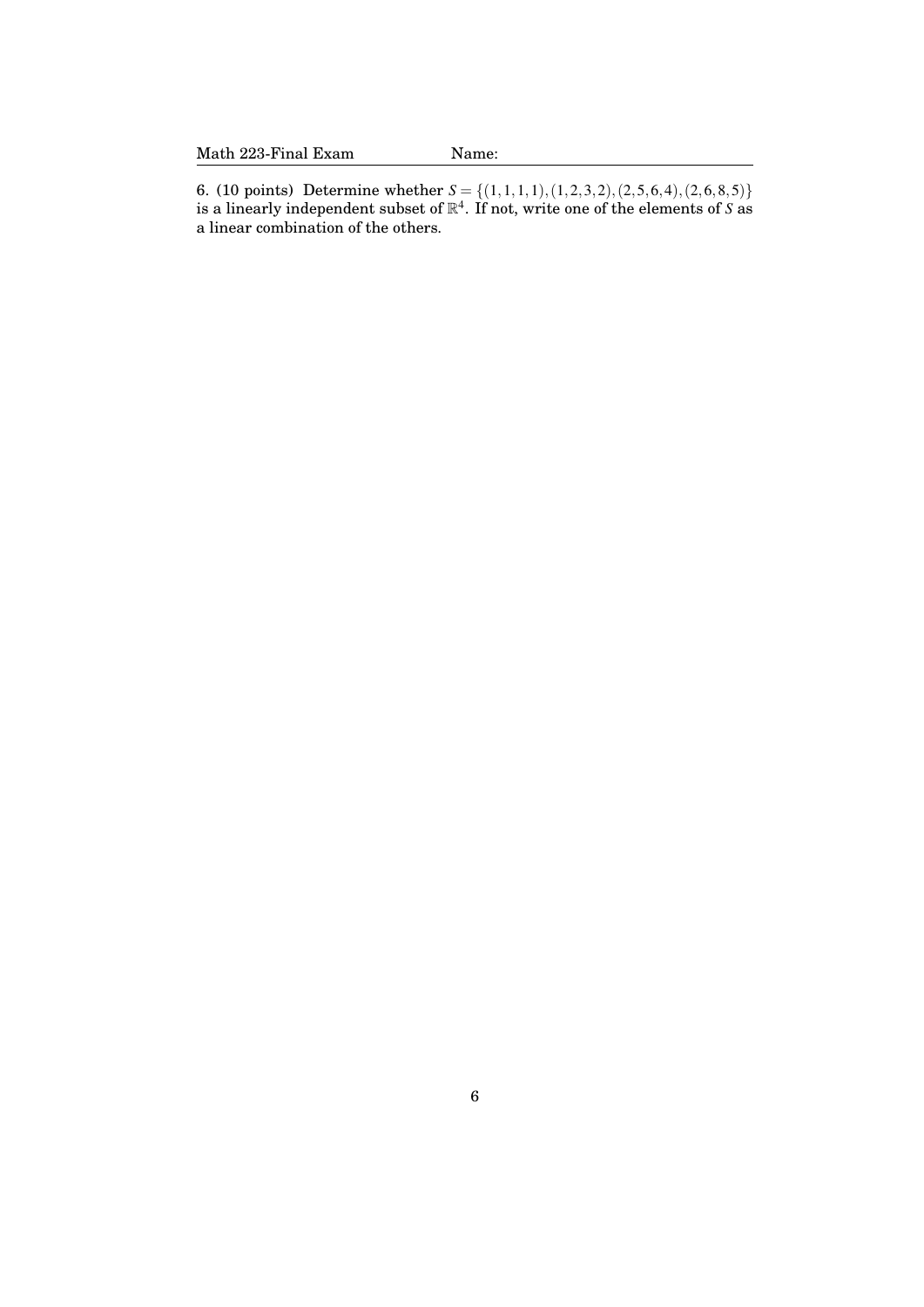7. (10 points) Suppose

$$
A = \begin{pmatrix} a & b \\ c & d \end{pmatrix}
$$

is a real  $2 \times 2$  matrix whose trace  $a + d$  is 1 and whose determinant is 0. Show that  $A^2 = A$ .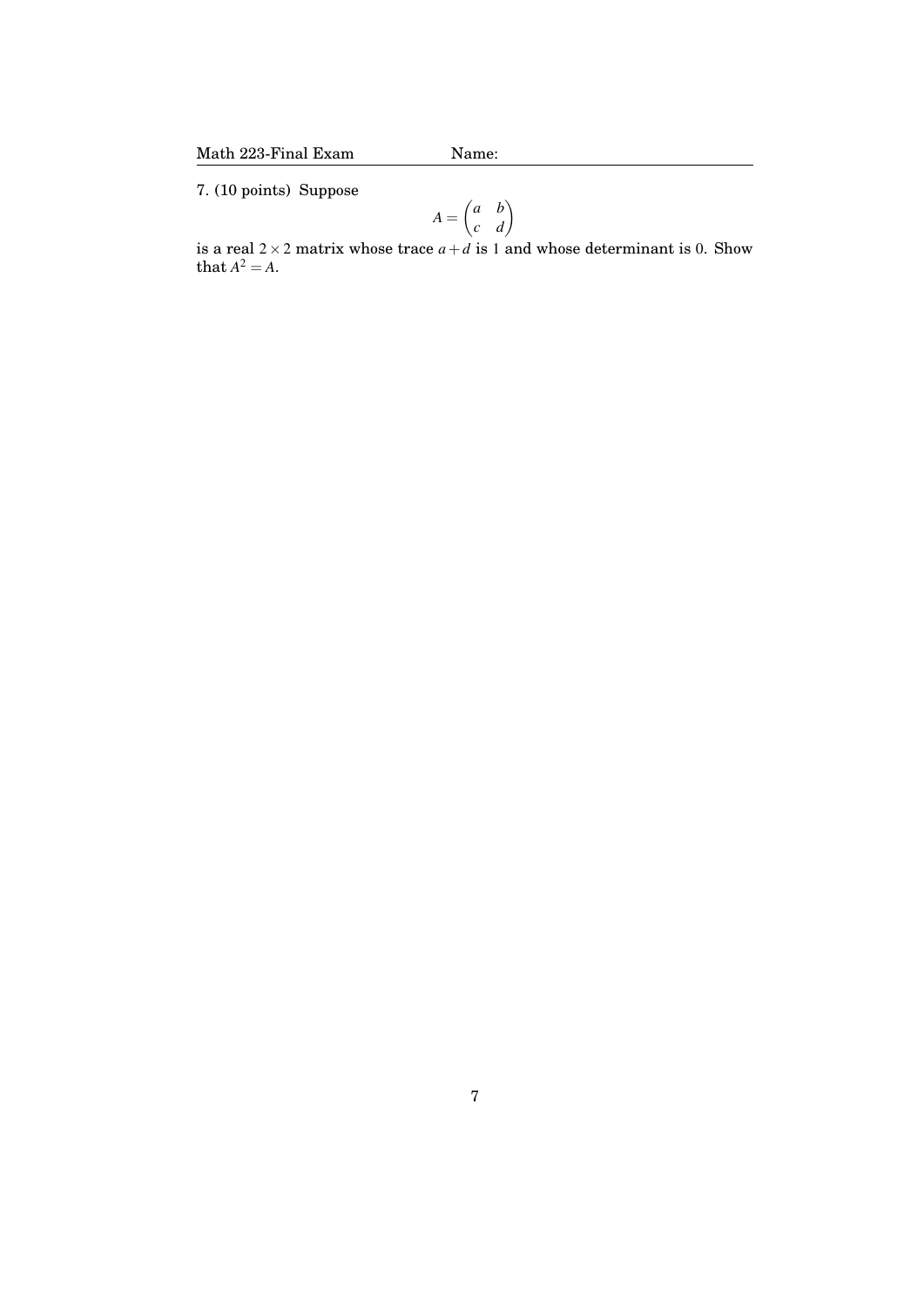8. (10 points) Let *n* be a positive integer. For each integer  $i \in [1, n]$ , let  $p_i$ :  $\mathbb{R}^n \to \mathbb{R}^{n-1}$  denote the linear map  $p_i(x_1,...,x_n) = (x_1,...,x_{i-1},x_{i+1},...,x_n)$ . Suppose  $W \subset \mathbb{R}^n$  is a proper subspace. Show that there is an integer *i* such that the map  $\pi_i: W \to \mathbb{R}^{n-1}$  given by  $w \mapsto p_i(w)$  is injective. (Recall that a proper subspace of  $\mathbb{R}^n$  is a subspace which is not all of  $\mathbb{R}^n$ .)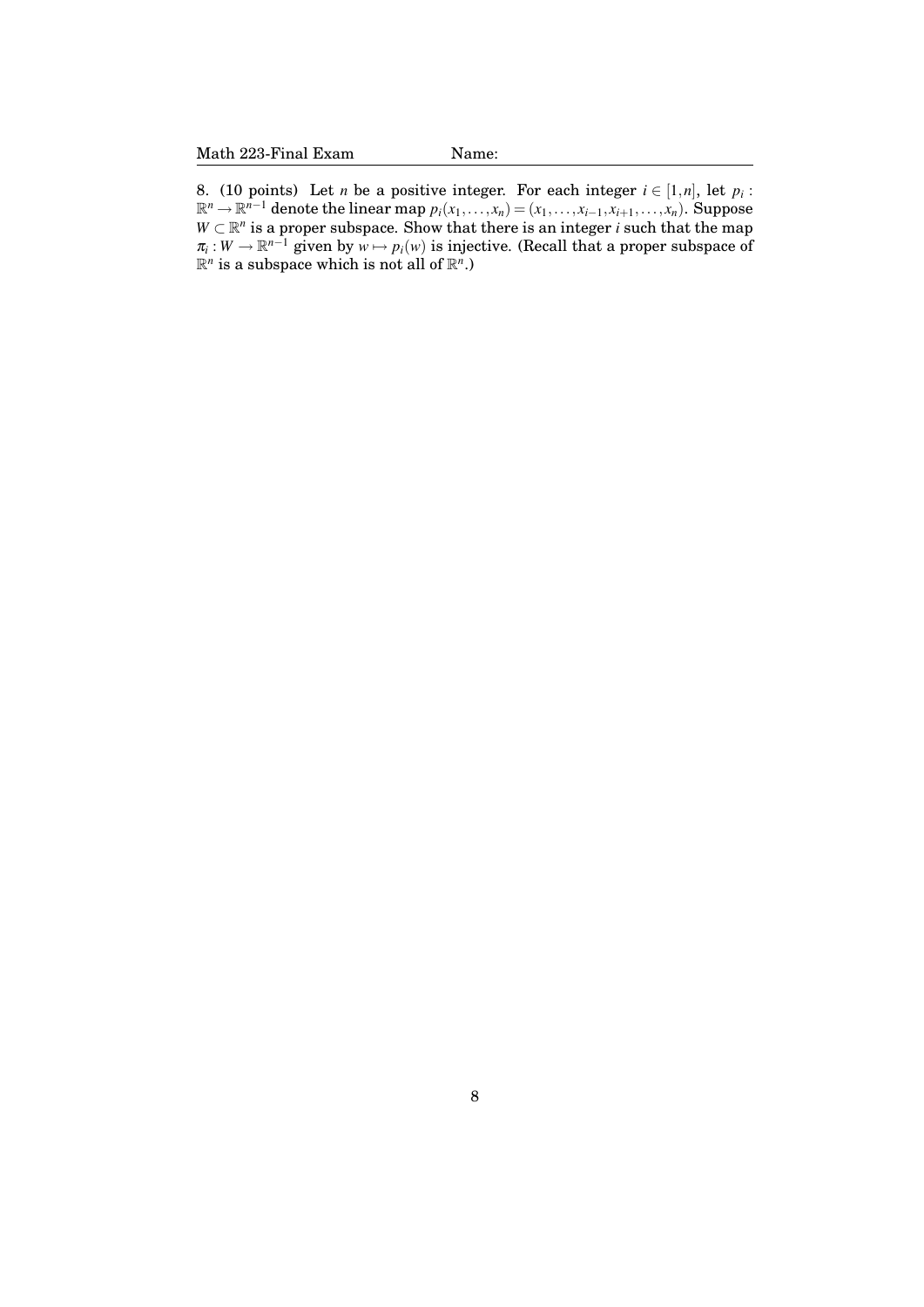9. (15 points) Let *V* be a vector space over a field *F* and let *k* be a positive integer. A *flag* in *V* is a sequence

$$
V_0 \subset V_1 \subset \cdots \subset V_k
$$

of subspaces of *V* such that, for each integer  $i \in [0, k-1]$ ,  $V_i$  is a proper subspace of  $V_{i+1}$ . The integer *k* is called the *length* of the flag. For example, if  $V = \mathbb{R}^3$ , then

$$
\{0\} \subset \langle \{(1,0,0), (1,2,0)\}\rangle \subset V
$$

is a flag.

(a) Write down a flag of length  $n$  in the vector space  $F^n$ .

(b) Suppose that  $f: V \to W$  is an injective linear map of *F* vector spaces. And *V*<sub>0</sub> ⊂ *V*<sub>1</sub> ⊂ ··· ⊂ *V*<sub>*k*</sub> is a flag in *V*. Show that  $f(V_0) \subset f(V_1) \subset \cdots \subset f(V_k)$  is a flag in *W*.

(c) Show that the the biggest possible length of a flag in  $F^2$  is 2.